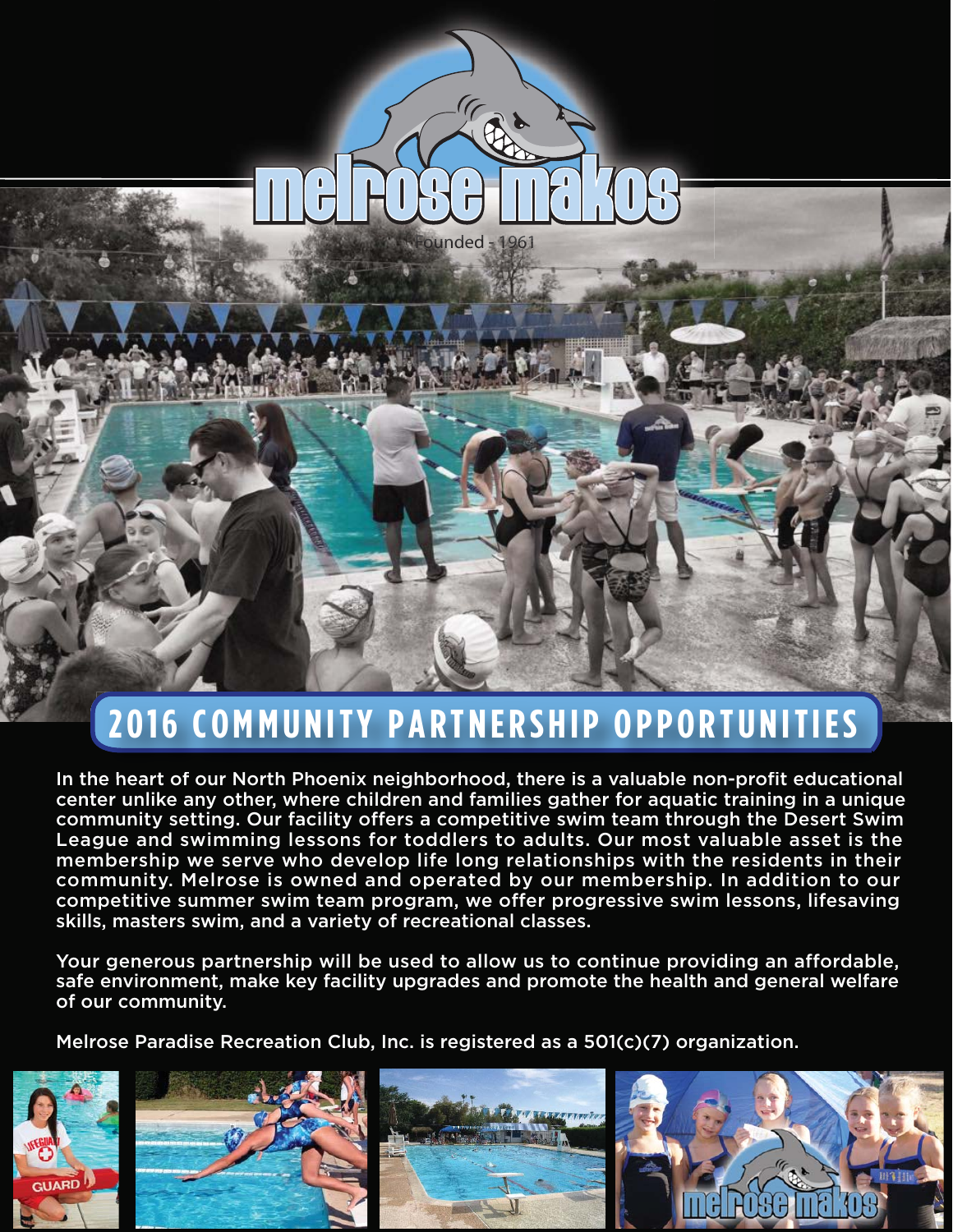

# **PARTNERSHIP OPPORTUNITIES**

The Melrose Makos are a unified; dominate force in the sport of swimming. The facility was founded in 1961. We are a 501(c)(7) nonprofit organization and we rely on corporate partnerships to keep our annual dues affordable to the community. When you invest in Melrose, you are investing in childrens lives. Swimming is a sport that our participants will use for the rest of their life.

Depending on the level of your investment, your organization will receive year round exposure with thousands of members and guests that visit our facility on an annual basis.

Traditionally swim parents are very loyal to those organizations that partner with our team, and we sincerely appreciate your continued support!

#### **PRESENTING PARTNER - \$2000 (two (2) partners max)**

Entitlement of the 2015 Melrose Desert Swim League Season. Logo inclusion on the property marquee sign.

Logo inclusion on backstroke flags across the pool for all meets and community events

Use of Melrose facility for a corporate event for 100 guests, lifeguard fee's included. (May be donated to a youth group)

10' x 5' Banner advertisement at the Melrose facility for the year

300 x 500 Website ad with link to your website. Ad on each web page

Logo Inclusion in each Melrose e-mail blast to membership during the year. Inclusion of special offers as warranted.

Year-Round logo Inclusion on the Melrose Facebook page background, and special offer posts for your business as warranted

Two (2) Summer Swimming scholaraships presented in the name of your business.

#### **GOLD MEDAL PARTNER - \$750**

5' x 5' Banner advertisement at the Melrose facility for the year

300 x 300 Home Page Website ad with link to your website. Inclusion on partner page

logo Inclusion in each e-mail blasts to membership during the year. Inclusion of special offers or downloadable coupon

Facebook logo inclusion for Six (6) Months. Weekly offer or coupon included to fans.

One (1) Summer Swimming scholaraship presented in the name of your business.

#### **SILVER MEDAL PARTNER - \$500**

5' x 5' Banner advertisement at the Melrose facility for the year

300 x 250 Home Page Website ad

Logo link Inclusion in each e-mail blasts

Facebook logo inclusion for Three (3) Months (DSL Season). Weekly offer or coupon included to fans.

**IN KIND DONATION PARTNER -** If your business cannot make a monetary donation, we would appreciate a in-kind donation between \$50 and \$100 for our annual Fundraising Raffle.